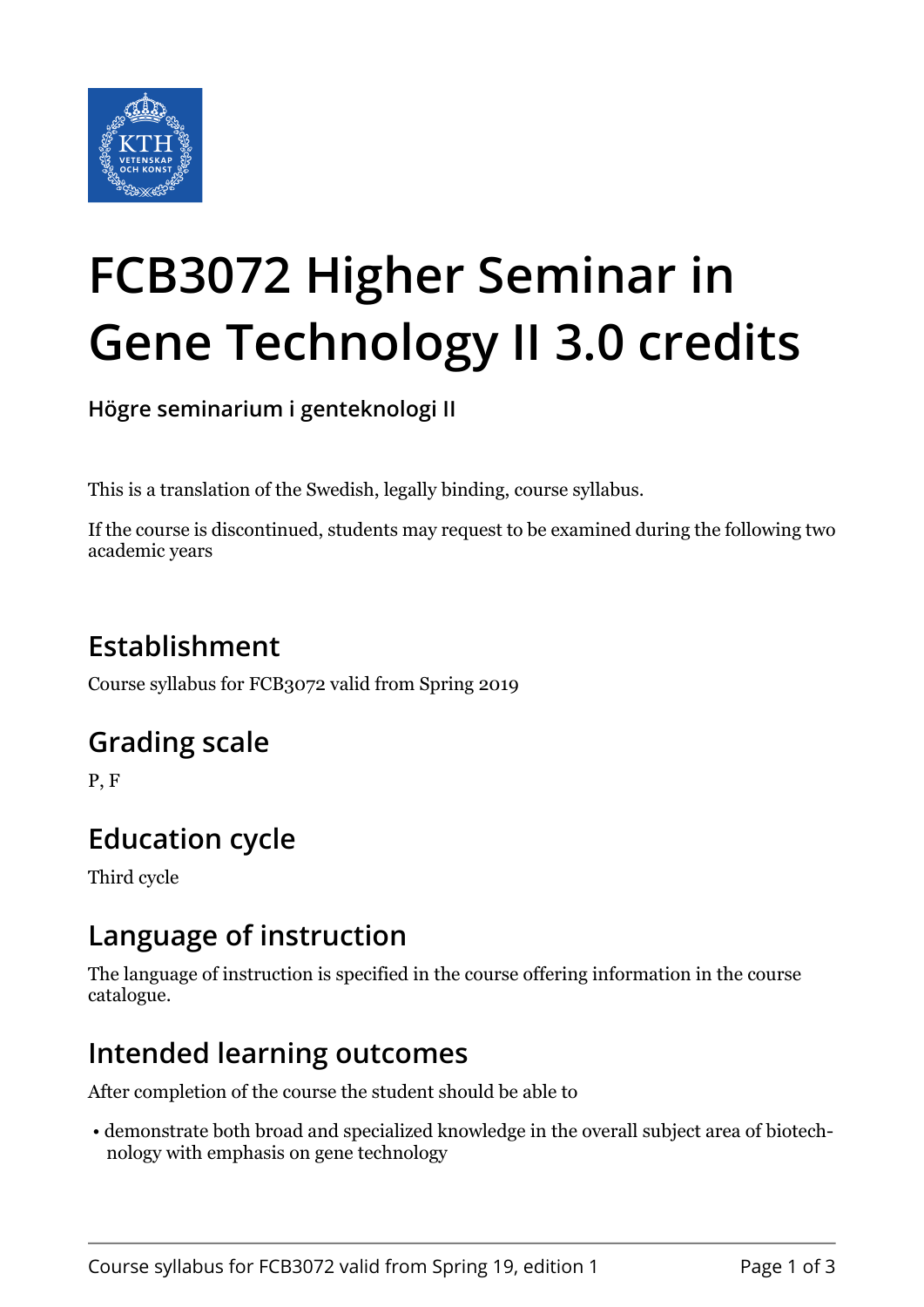- demonstrate the ability to present pedagogically, critically examine and discuss their own and others' scientific work in the subject of biotechnology with emphasis on research in gene technology
- demonstrate the ability to acquire knowledge of academic authorship and the international scientific publishing landscape with relevance to the scientific focus area of the course
- demonstrate the ability to identify, discuss and reflect on ethics and sustainability aspects in the research that is discussed within the framework of the scientific focus area of the course

#### **Course contents**

The course comprises approximately 80 full-time study hours and takes the form of higher seminars where the doctoral students present, interpret, analyze, critically examine and actively discuss mainly their own work, but also other relevant research literature within the research field. An important aspect is that the research students receive constructive feedback on their own scientific work. The course normally extends over an academic year with regular meetings during study-term periods and is the second of four courses in the seminar series. A more detailed description of the course content and structure can be found in the course memo.

### **Specific prerequisites**

Eligible for studies at the third-cycle level.

#### **Course literature**

Literature in the form of the students' own scientific work and published articles are assigned separately for each individual session.

## **Examination**

• DEL1 - Participation, 3.0 credits, grading scale: P, F

Based on recommendation from KTH's coordinator for disabilities, the examiner will decide how to adapt an examination for students with documented disability.

The examiner may apply another examination format when re-examining individual students.

Grading criteria are specified in the course PM.

# **Other requirements for final grade**

Active participation at 80% of the seminar sessions, which includes presenting, preparing and actively participating in reviewing and discussing selected scientific work.